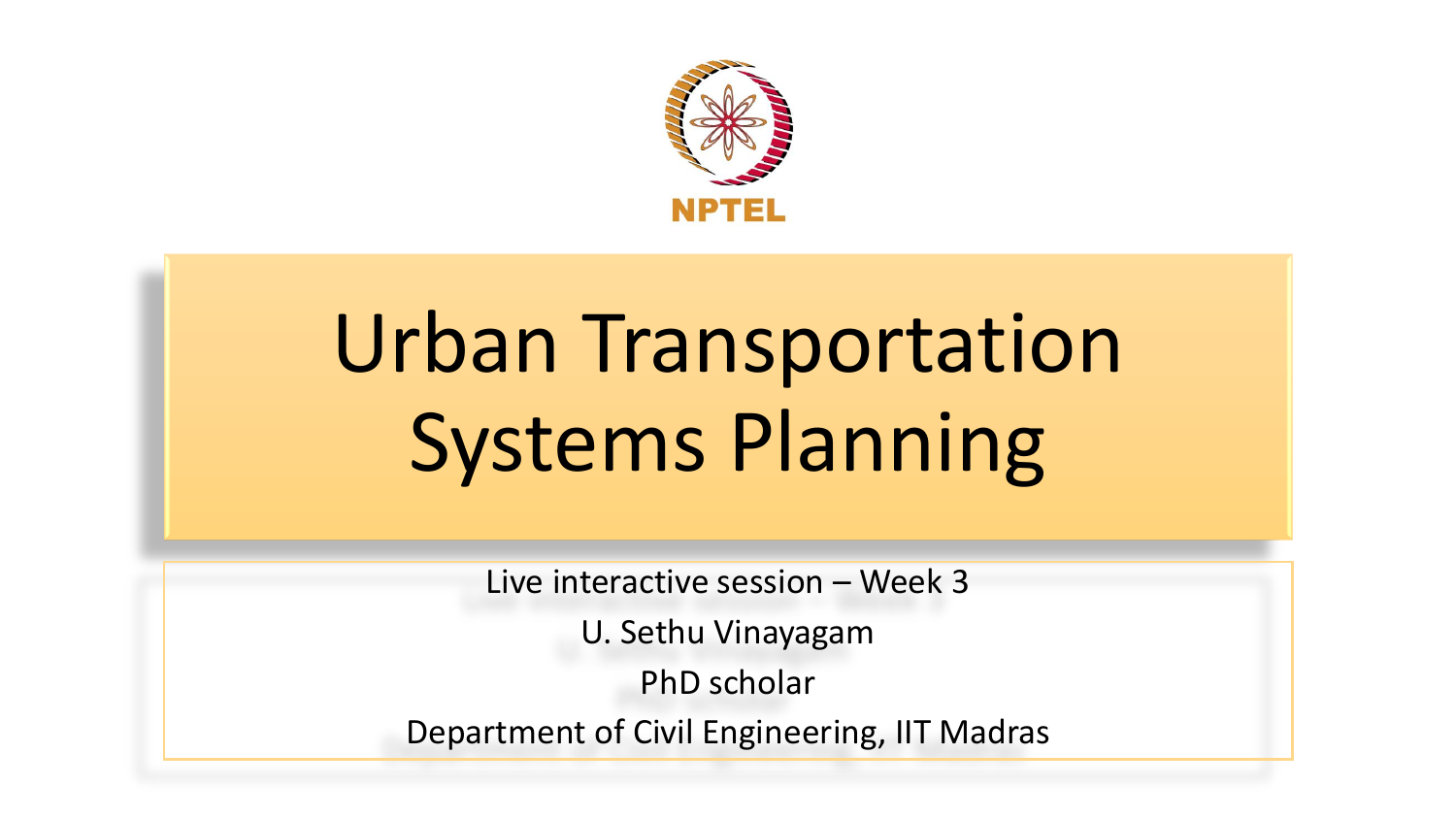Freight trips account for lesser vehicular trips but their contribution in terms of road traffic congestion is high

a. True

b. False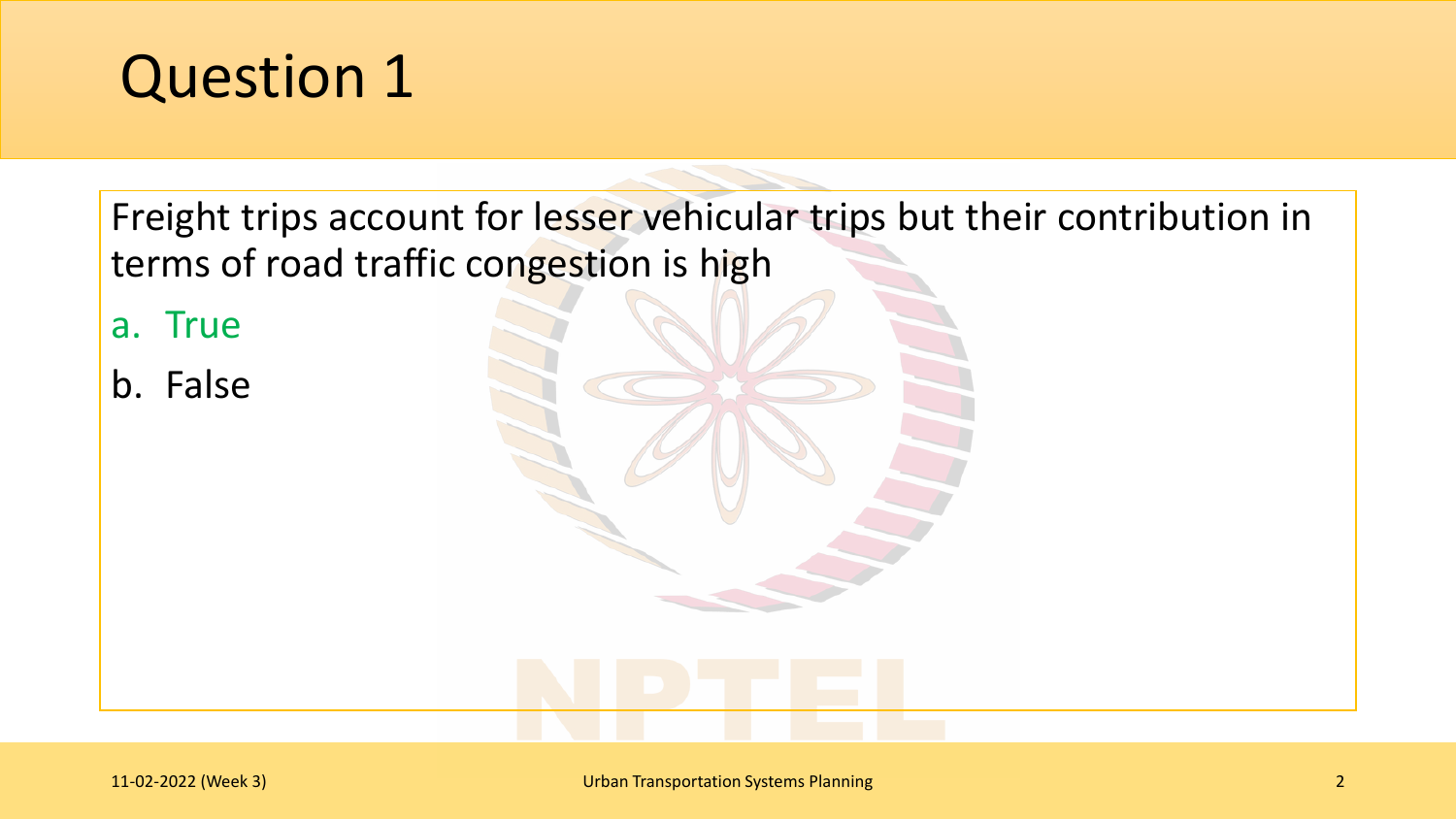Amount of activities alone may be sufficient to develop a good relationship between activities and travel

a. True

b. False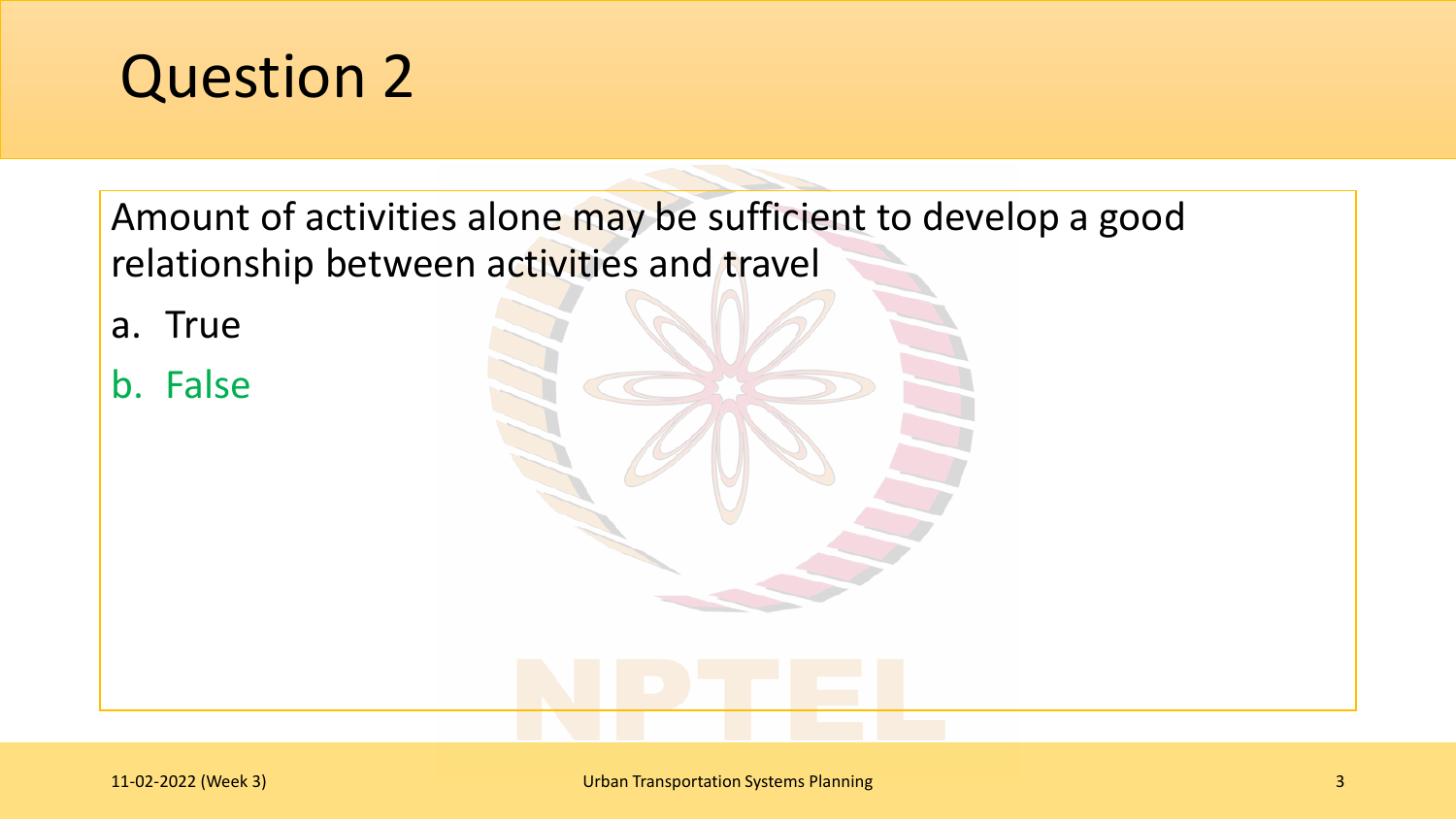Household income may be used as a variable for developing person trip attraction model

- a. True
- b. False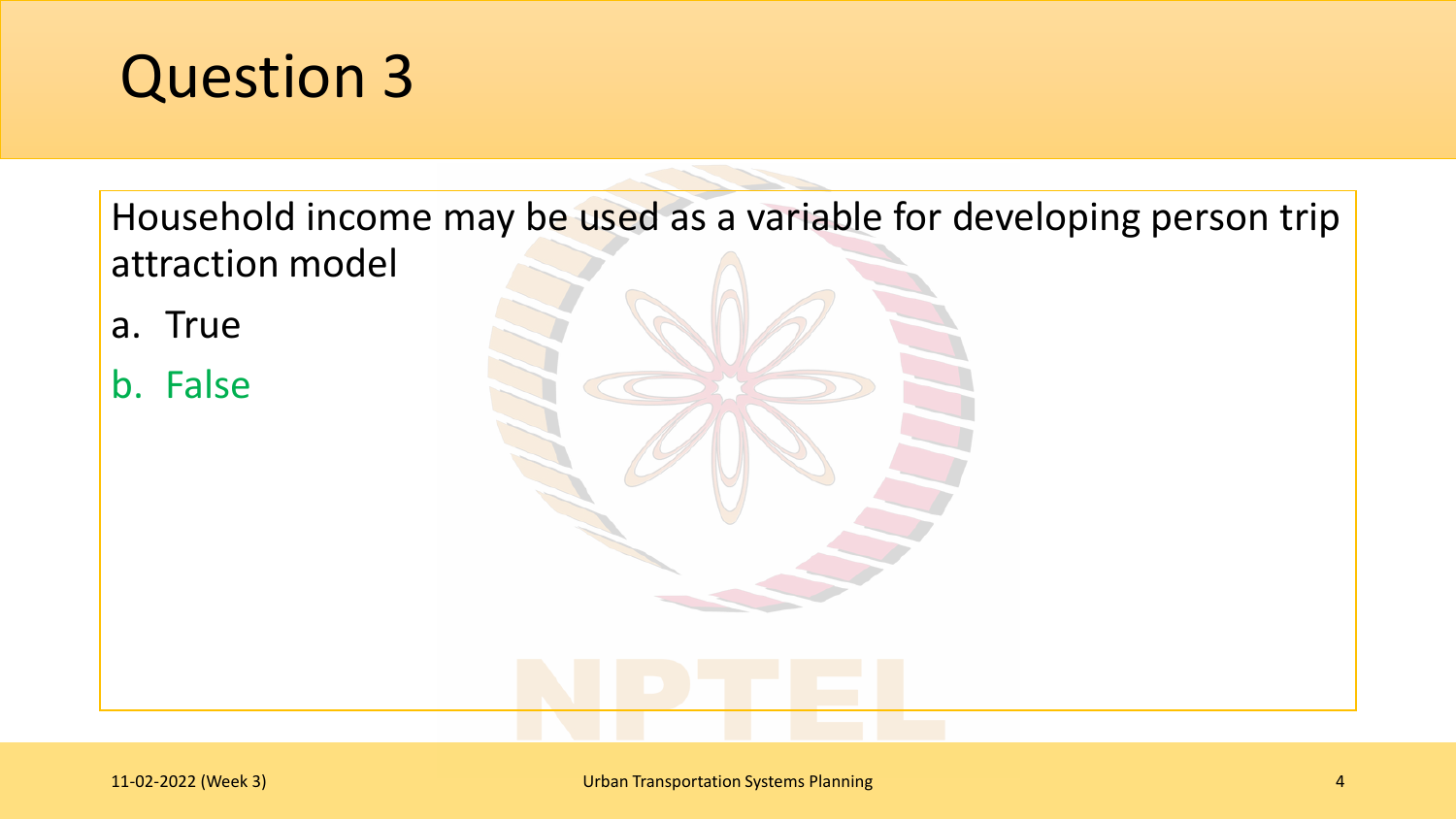Which of the following statements is acceptable for successful zonal based regression modelling?

- a. High inter-zonal and low intra-zonal variations
- b. High inter-zonal and high intra-zonal variations
- c. Low inter-zonal and high intra-zonal variations
- d. Low inter-zonal and low intra-zonal variations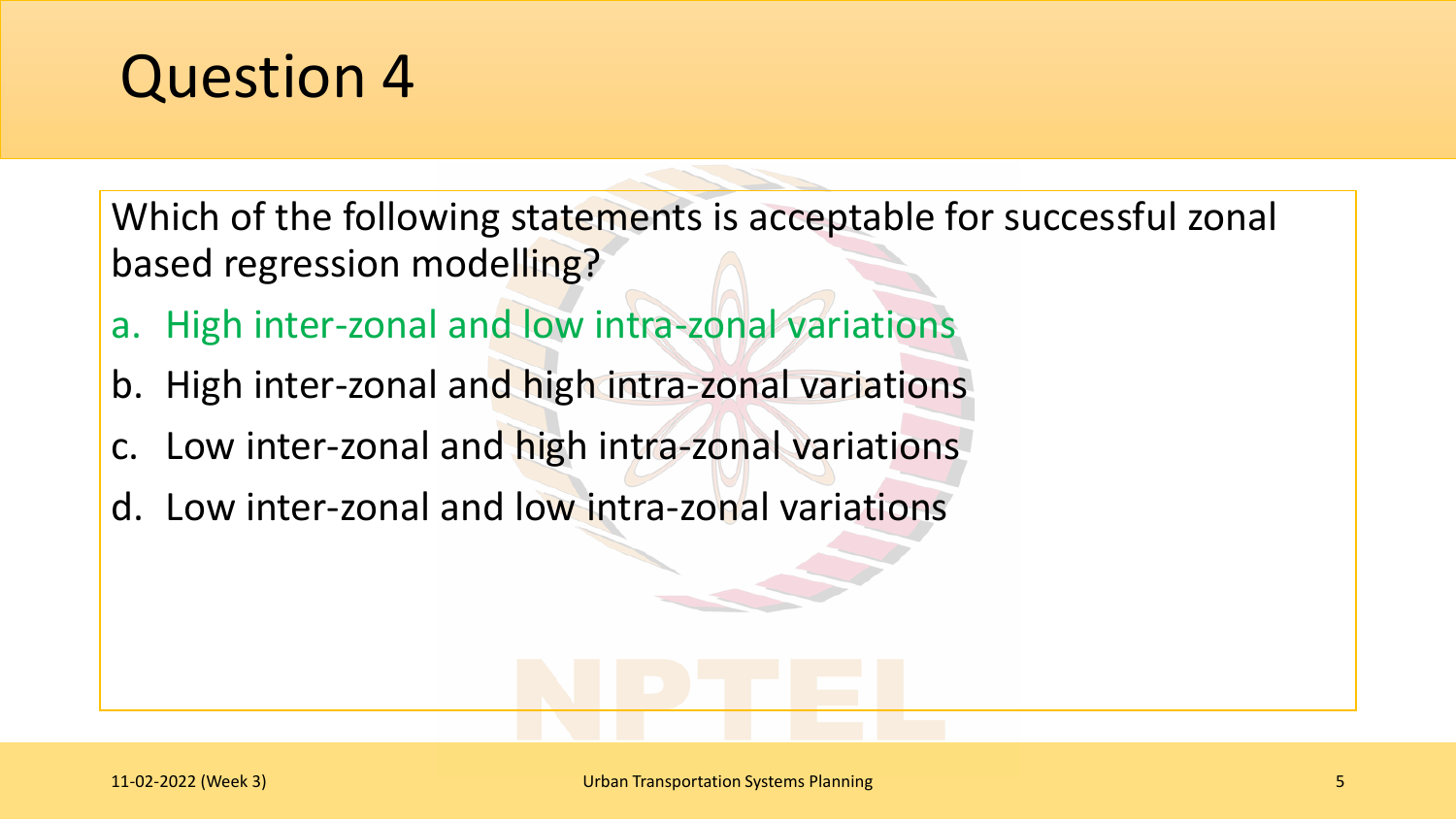A person travelled from home to office in the morning and went to a nearby shop in the lunch break and returned to office after an hour. After completion of working hours, he went back home from office in the evening.

- a. How many trips did the person make in the whole day? 4
- b. How many home-based trips were made? 2
- c. How many trip ends were produced at home? 2
- d. How many trip ends were attracted to office? 3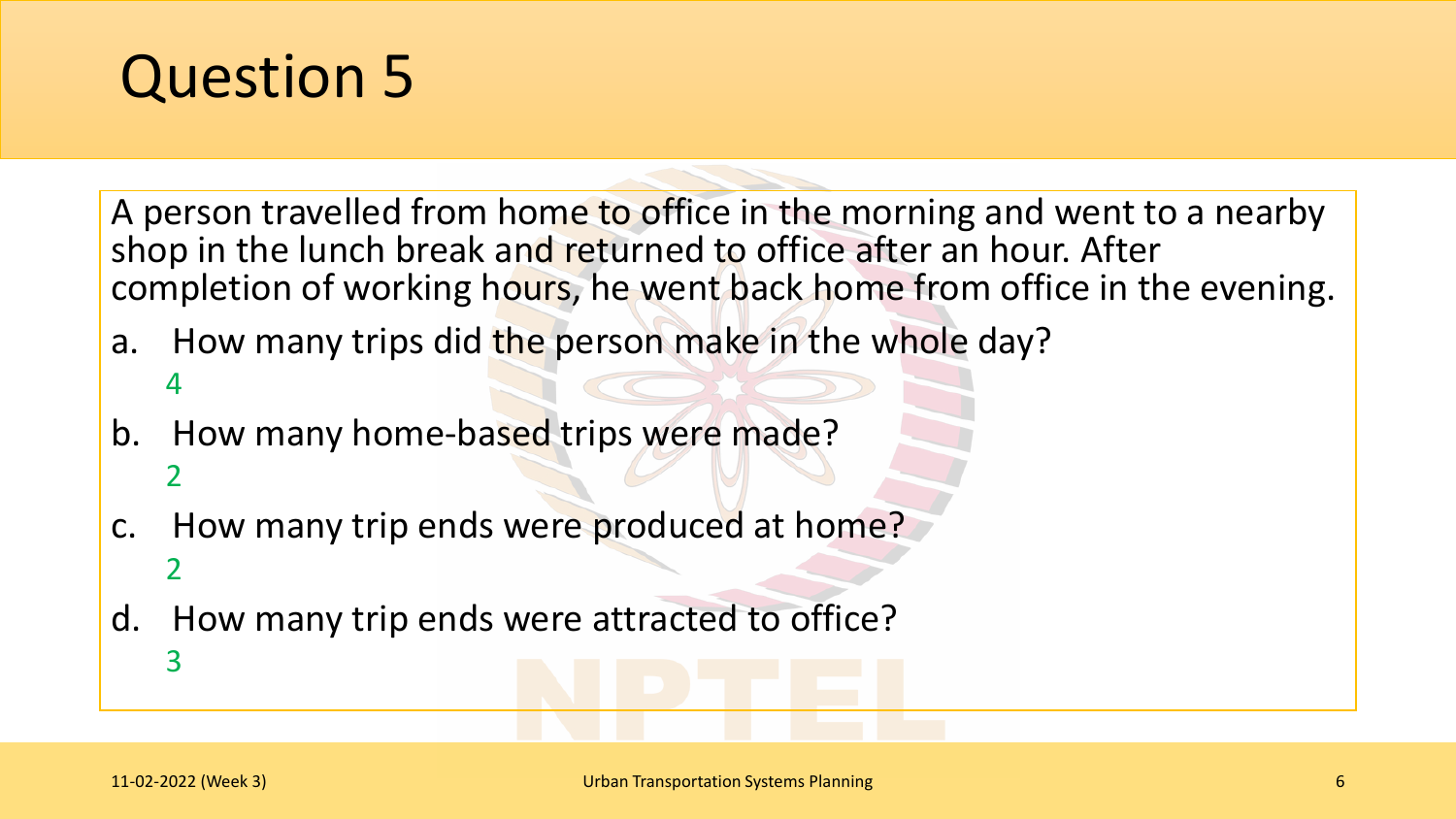

The first and foremost step of a four-stage planning process is trip generation (Note: Word count = 1)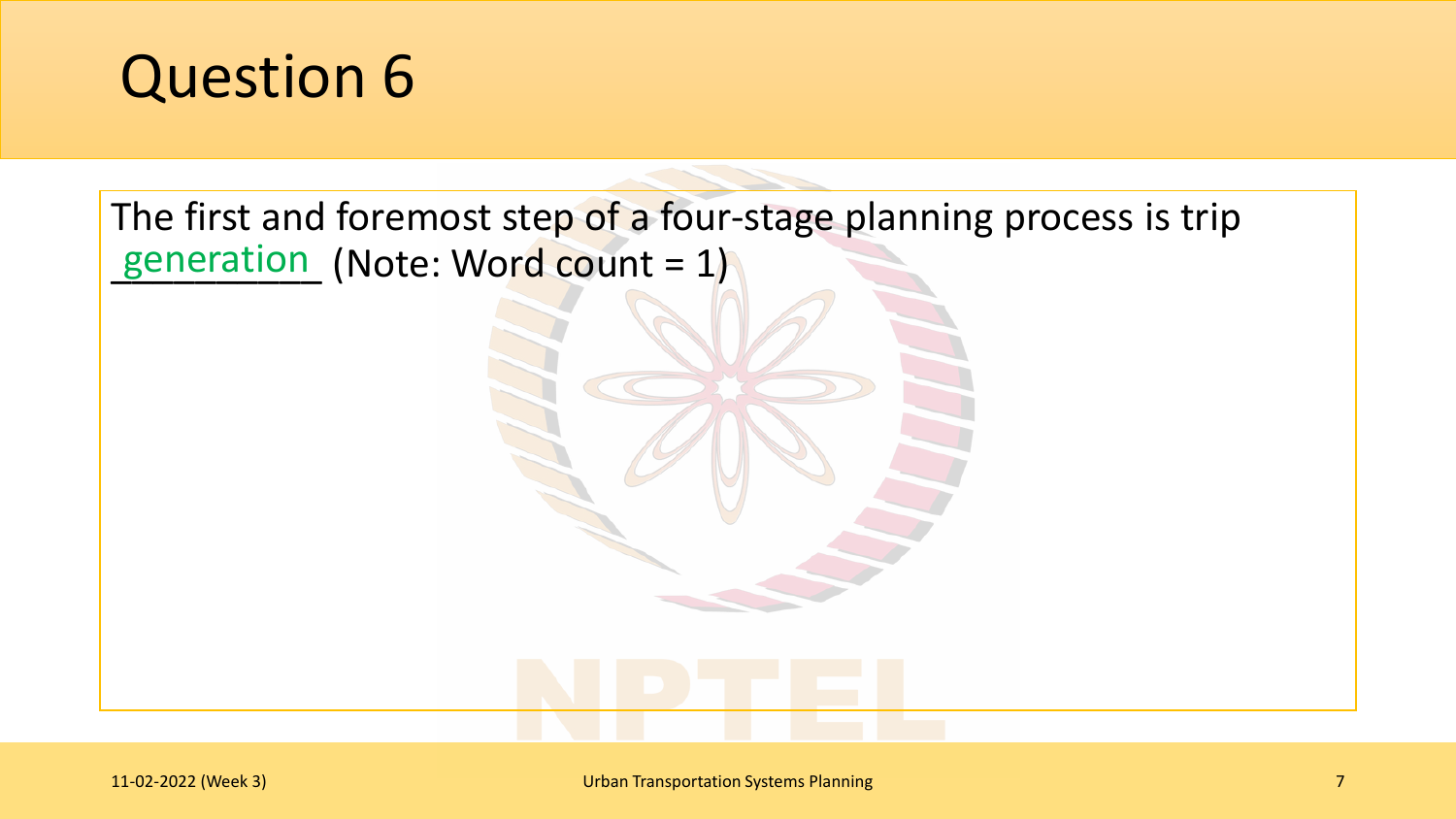Which of the following statements are false with respect to trip classifications for trip generation analysis?

- a. Trips may be classified based on day and time of making trips
- b. Trips are classified as home-based and non-home-based trips based on the purpose of trips
- c. Trips generated from households may be classified based on the household size and family income
- d. Intra-zonal trips with reference to a study area may be classified as internal-internal and internal-external trips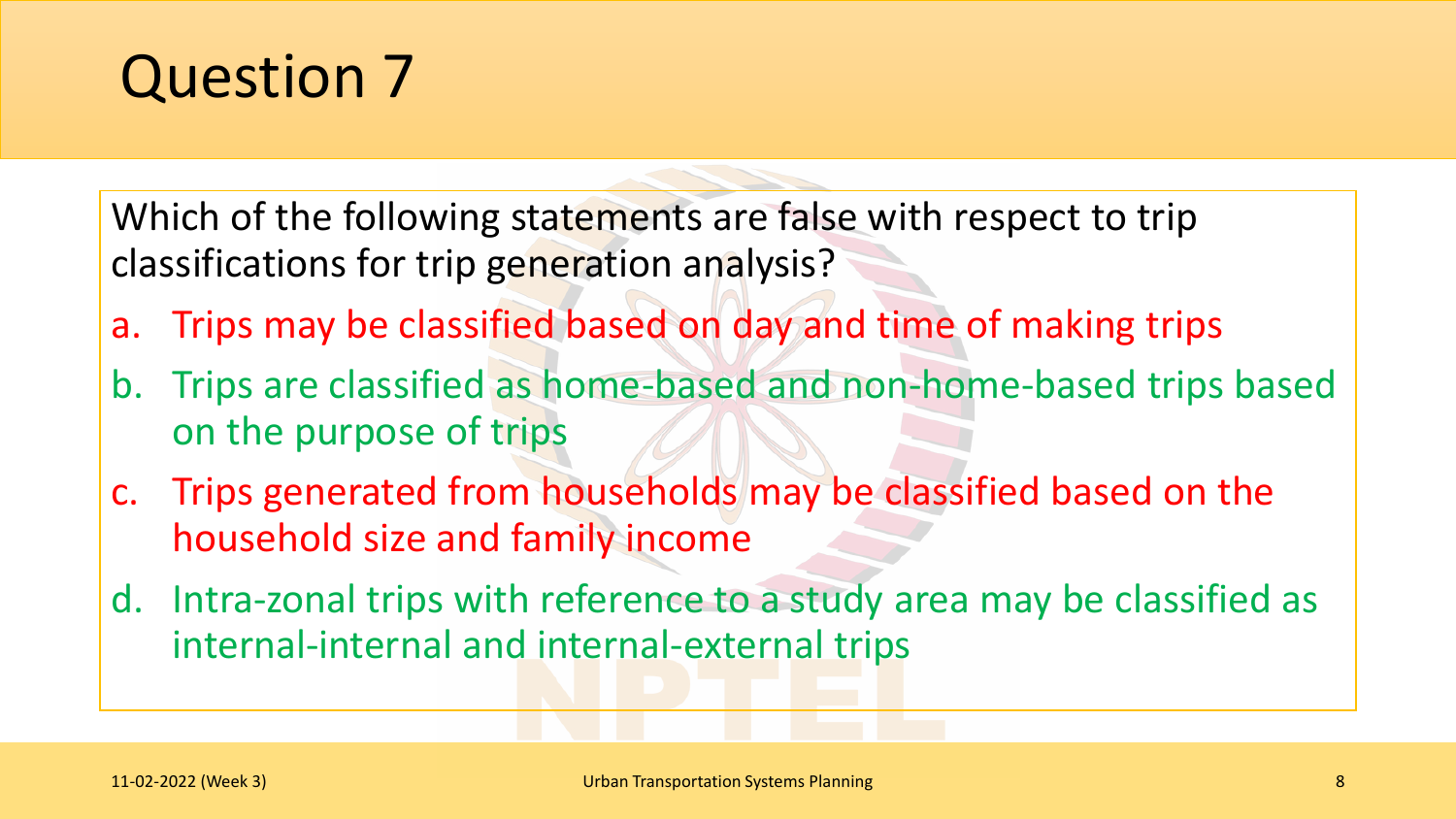Which of the following statements are required to be done before entering the trip generation phase?

- a. Demarcation of study area
- b. Identification of activities in traffic zones
- c. Identification of traffic zones and zone centroids
- d. Establishing relationship between urban activities and trip making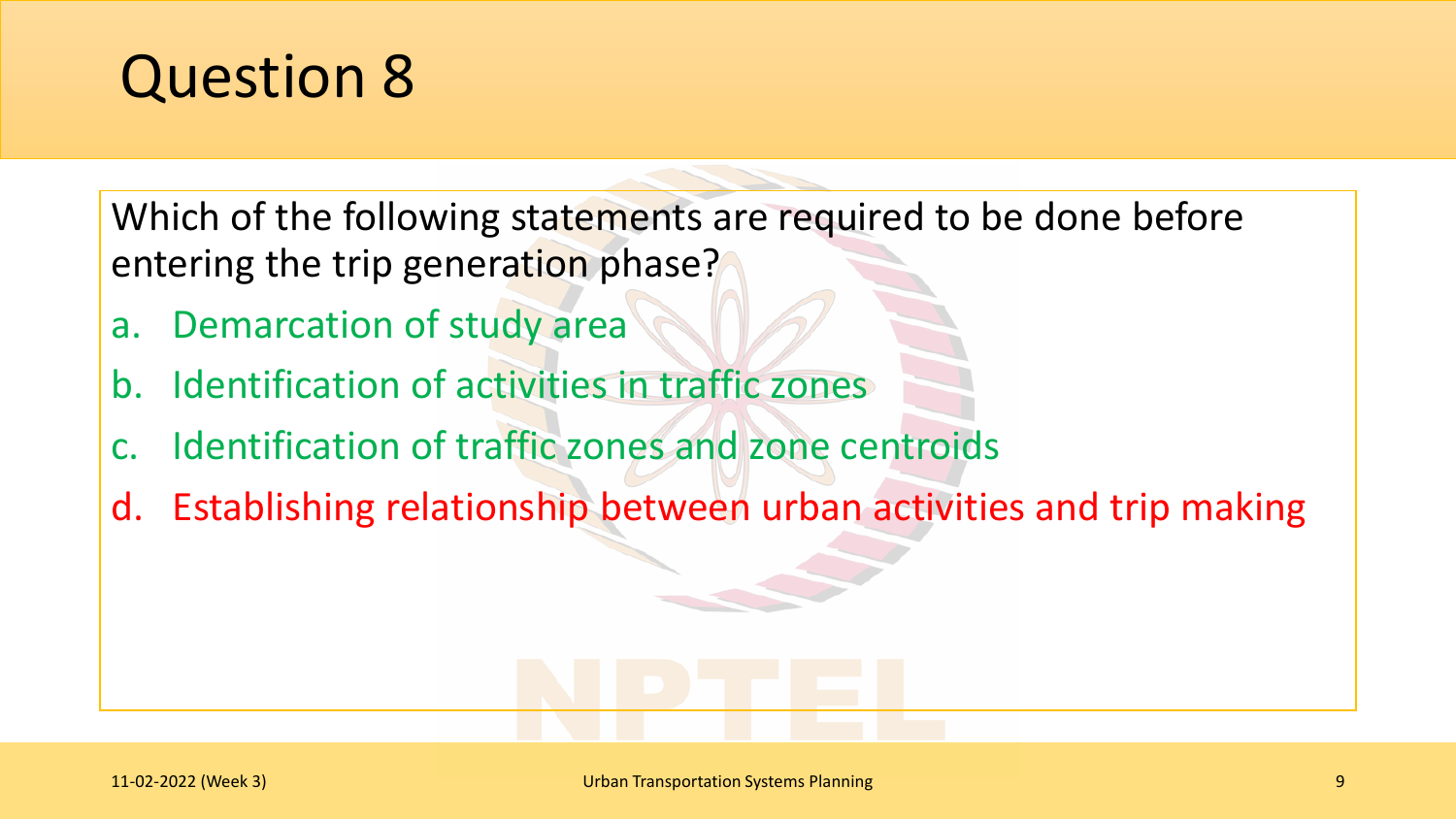Which of the following factors affect person trip attractions?

- a. Availability of floor space for retail activities
- b. Socioeconomic characteristics of households
- c. Value of land
- d. Nature of commercial activities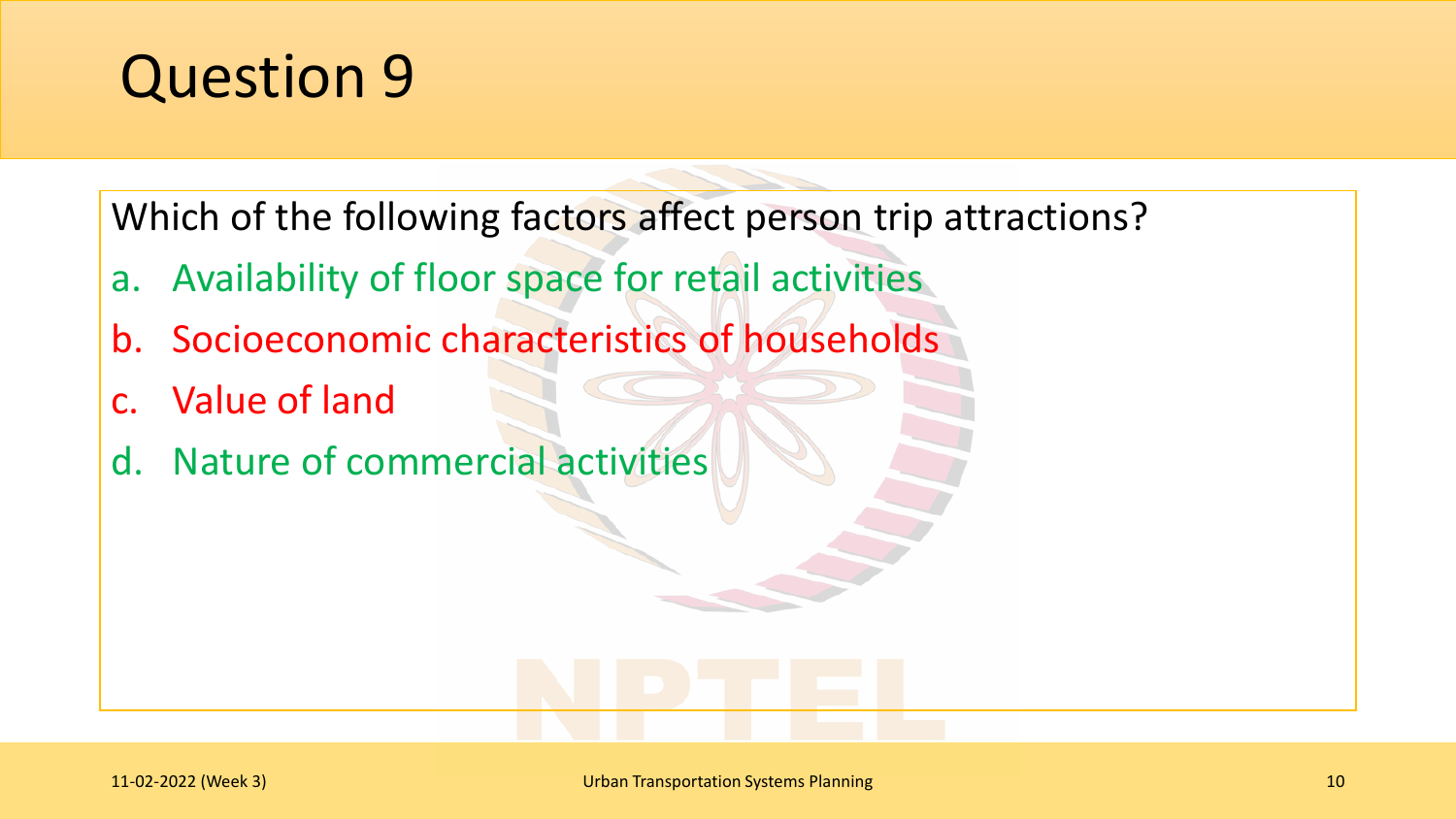Which of the following statements are false in the context of developing multiple regression models?

- a. For trip attraction analysis, car ownership is a logical variable that may be included
- b. Independent variables with a high degree of association with the dependent variable should not be considered in the model
- c. Independent variables that are highly associated with one another can be included in the same regression model
- d. For trip production analysis, employment is a logical variable that may be included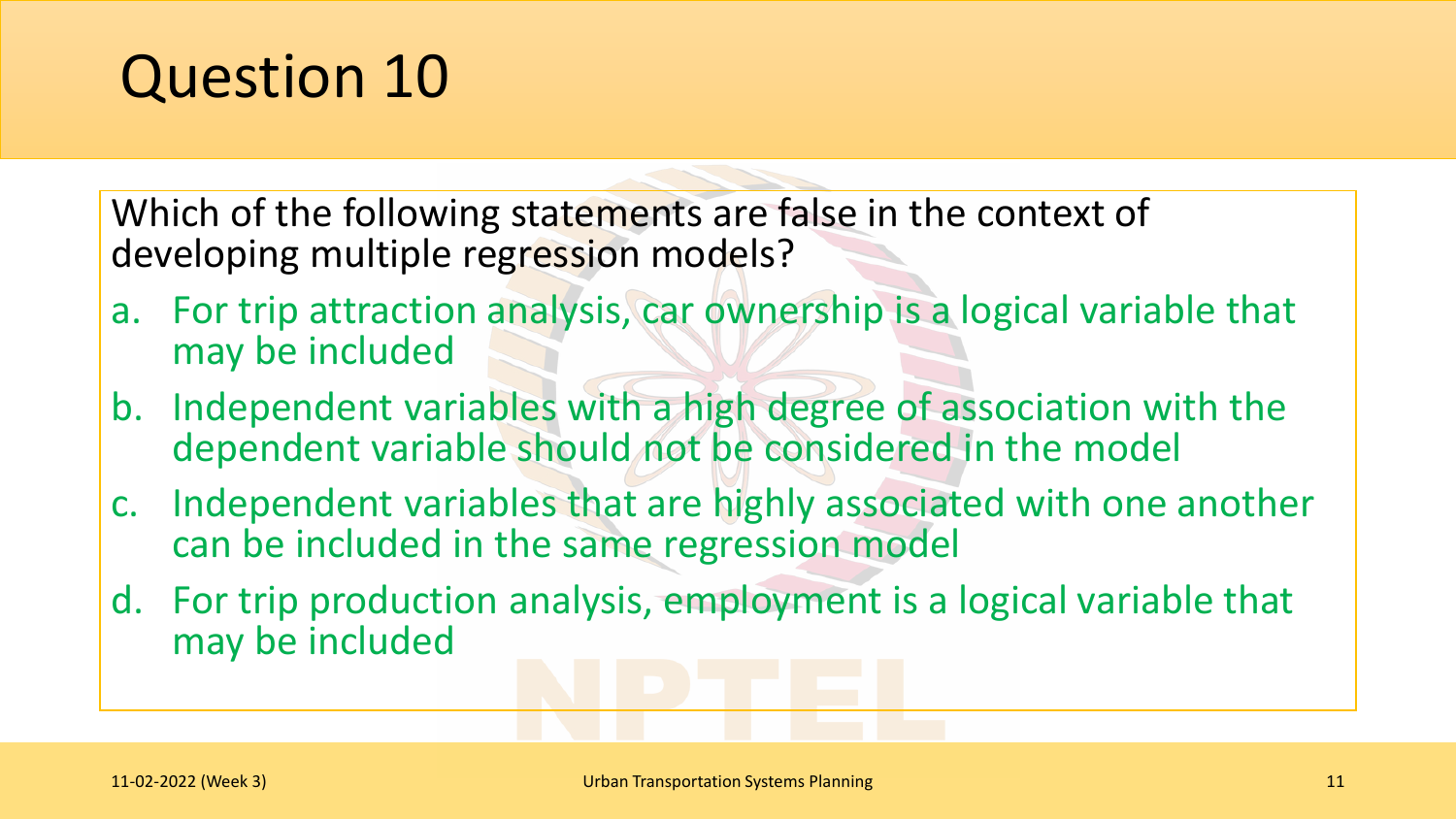Which of the following statements are true while selecting the best suitable multiple regression model for person trip production from a set of potential regression models developed?

- a. Checking the signs of partial regression coefficients is not an important consideration
- b. Model with a negative value of constant is not acceptable
- c. Higher  $R^2$  value is desirable for a regression model
- d. Partial regression coefficients of the model are to be statistically significant